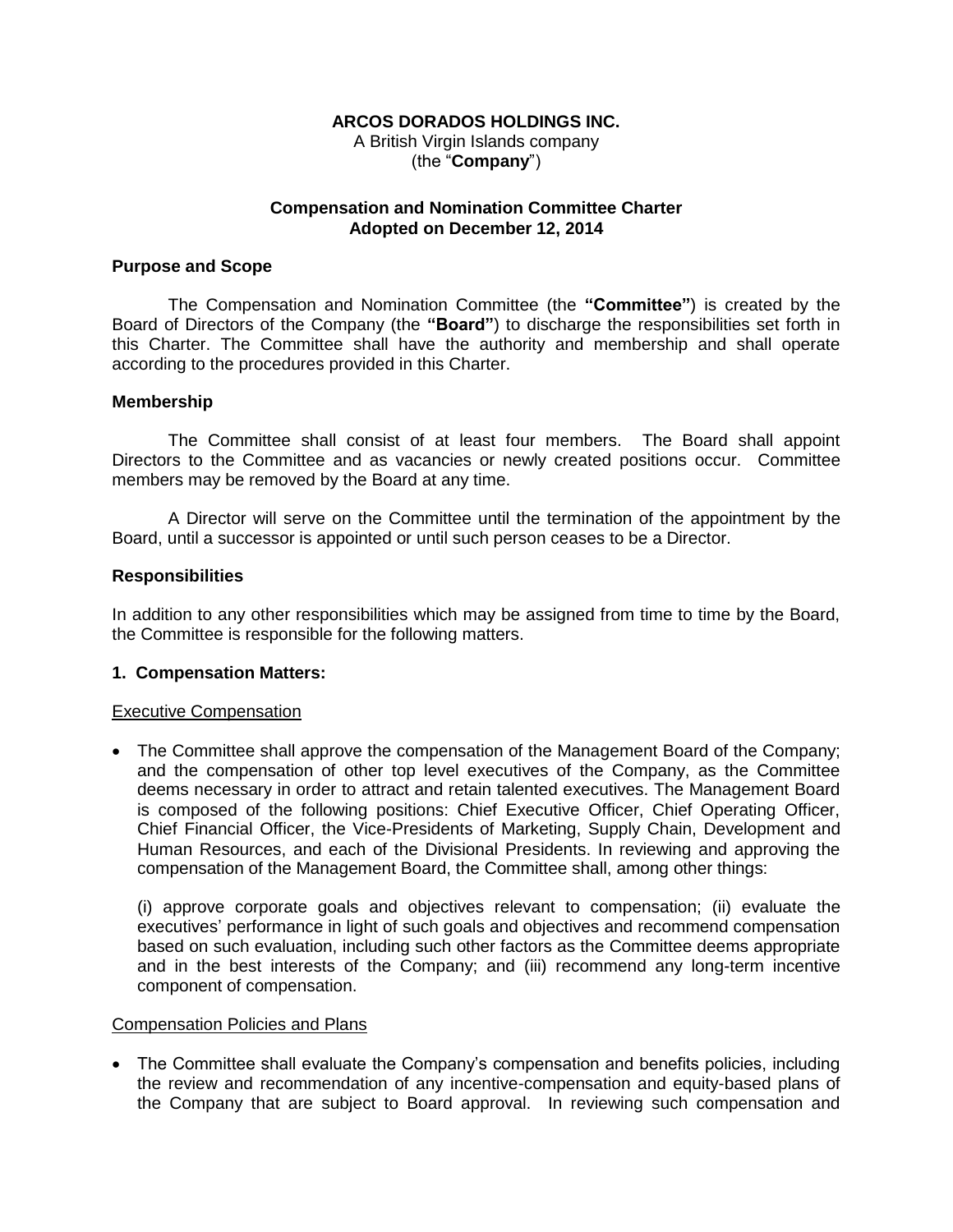benefits policies, the Committee may consider the recruitment, development, promotion, retention and compensation of executive officers and other employees of the Company and any other factors that it deems appropriate.

## Director Compensation

• The Committee shall also review and approve compensation for the Company's directors (including any equity-based compensation).

## **2. Nomination Matters**

### Nomination of Candidates to the Board

- The Committee will identify and propose to the Board candidates for nomination and election or re-election as Directors to the Board.
- When there is a vacancy on the Board or when there is a newly created directorship, the Committee will be in charge of nominating prospective candidates for the final approval by the Board.
- The Committee will research and propose the most qualified and knowledgeable people, who the Committee believes will represent the best interests of the Company. When making recommendations, the Committee will look at professional attributes, background, reputation, experience and personal traits, among other things, of prospective candidates.
- The Committee will also make recommendations to the Board concerning Director nominations submitted by shareholders.

# Performance Review

 The Committee will review board members' performance and attendance at the Board and Board Committee meetings on an annual basis, in order to determine if their position as director is still beneficial to the Board as a whole and to the Company. This review and reassessment will help the committee propose any changes.

### **Structure of the Board of Directors**

- The Committee will review and make recommendations to the Board concerning the criteria for selection and retention of Directors, the composition of the Board and the structure and functions of the Board and its committees.
- The Committee will review and make recommendations to the Board with respect to the size and composition of the Board and will establish and review the qualification criteria for Board members with a view to the Board possessing, as a whole, an appropriate mix of expertise, skills, attributes and personal and professional backgrounds given the nature of the Company's business.
- The Committee will review the appropriateness of any qualifications, policies or restrictions on Board service, including term limits, any retirement policy, and the participation of Directors on the boards of directors of other companies or organizations.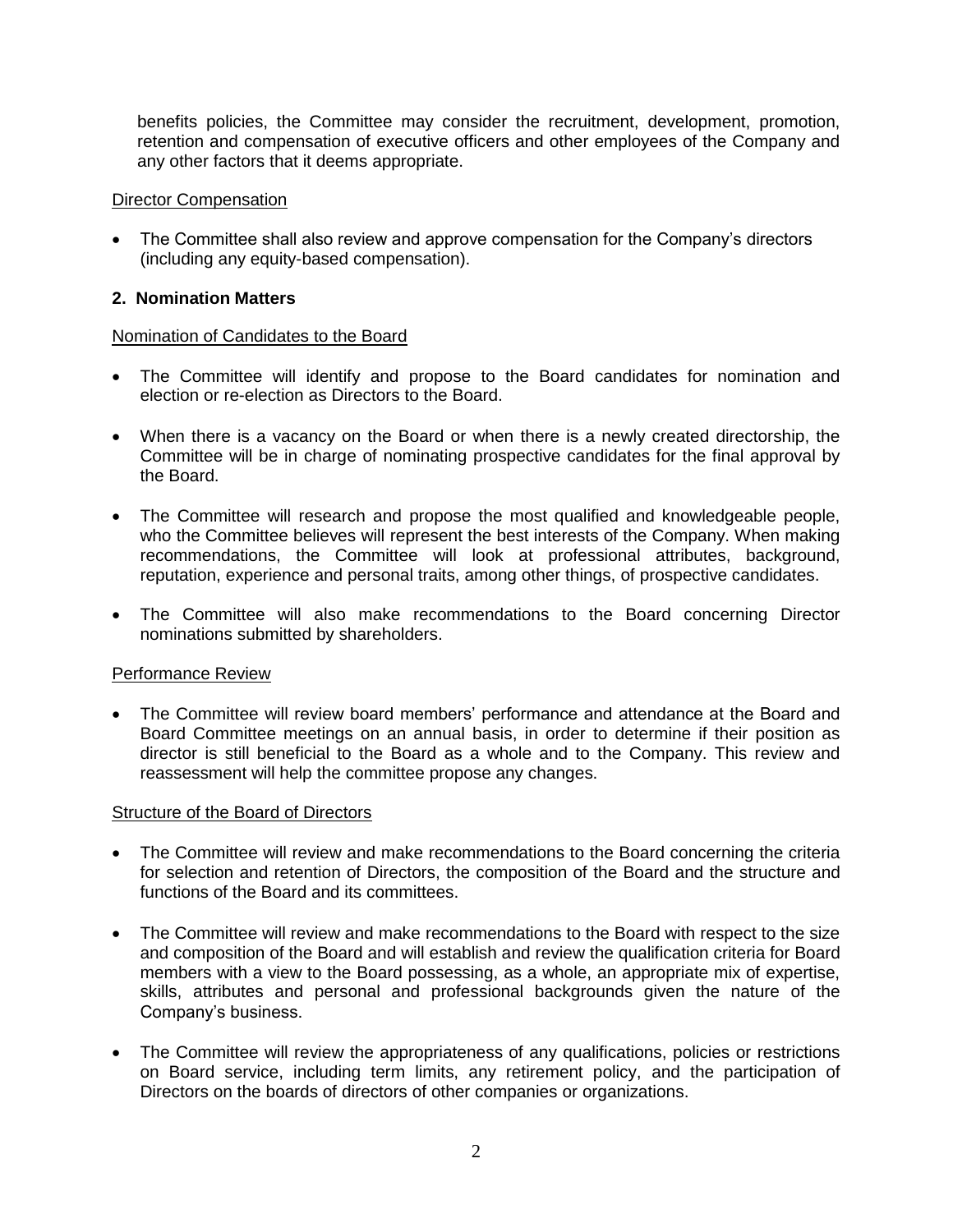- The Committee will recommend procedures for selection of the Chairman of the Board (the "Chairman") and if considered necessary or appropriate an alternate thereto or other "lead director".
- The Committee will develop lists of potential candidates, expectations and plans, as appropriate, for Board member succession.

### Resignation and Termination of a Board Member

- The Committee will be responsible for considering and evaluating any offer by a director to resign from the Board, and for making recommendations to the Board with respect to such resignation.
- The Committee will be responsible for evaluating and recommending termination of membership of individual Directors in accordance with the Company's Memorandum and Articles of Association, corporate governance principles and guidelines, for cause or for other appropriate reasons.

### Nomination of candidates for top-level executive positions

- When there is a vacancy or a change in the Management Board of the Company (including the position of the Chief Executive Officer) or in any other position considered to be a top level executive of the Company, the Committee will review and propose prospective candidates for the final approval by the full board.
- The Committee will propose the most qualified and knowledgeable people, who the Committee believes would represent the best interests of the Company. When making recommendations, the Committee members will look at professional attributes, background, reputation and personal traits, among other things, of prospective executive candidates.

### Board Committees

- The Committee will identify and recommend to the Board Directors to serve as members of each of the Board's Committees.
- The Committee will establish and coordinate with the Chair of each Committee the criteria and method for evaluating the effectiveness of such Committee.

### Director Orientation and Continued Education

- The Committee will work with the Chief Executive Officer (the "CEO") of the Company, to establish an orientation program for new directors, which shall be designed to, among other things, familiarize new directors with the full scope of the Company's business and operations, key management personnel and risks, and the expectations regarding the contribution of time or resources of the directors.
- The Committee will work with the CEO to establish continuing education programs for existing directors, which are appropriate and relevant to enable the directors to maintain and enhance their skills and abilities and ensure their knowledge and understanding of the Company's business remains current.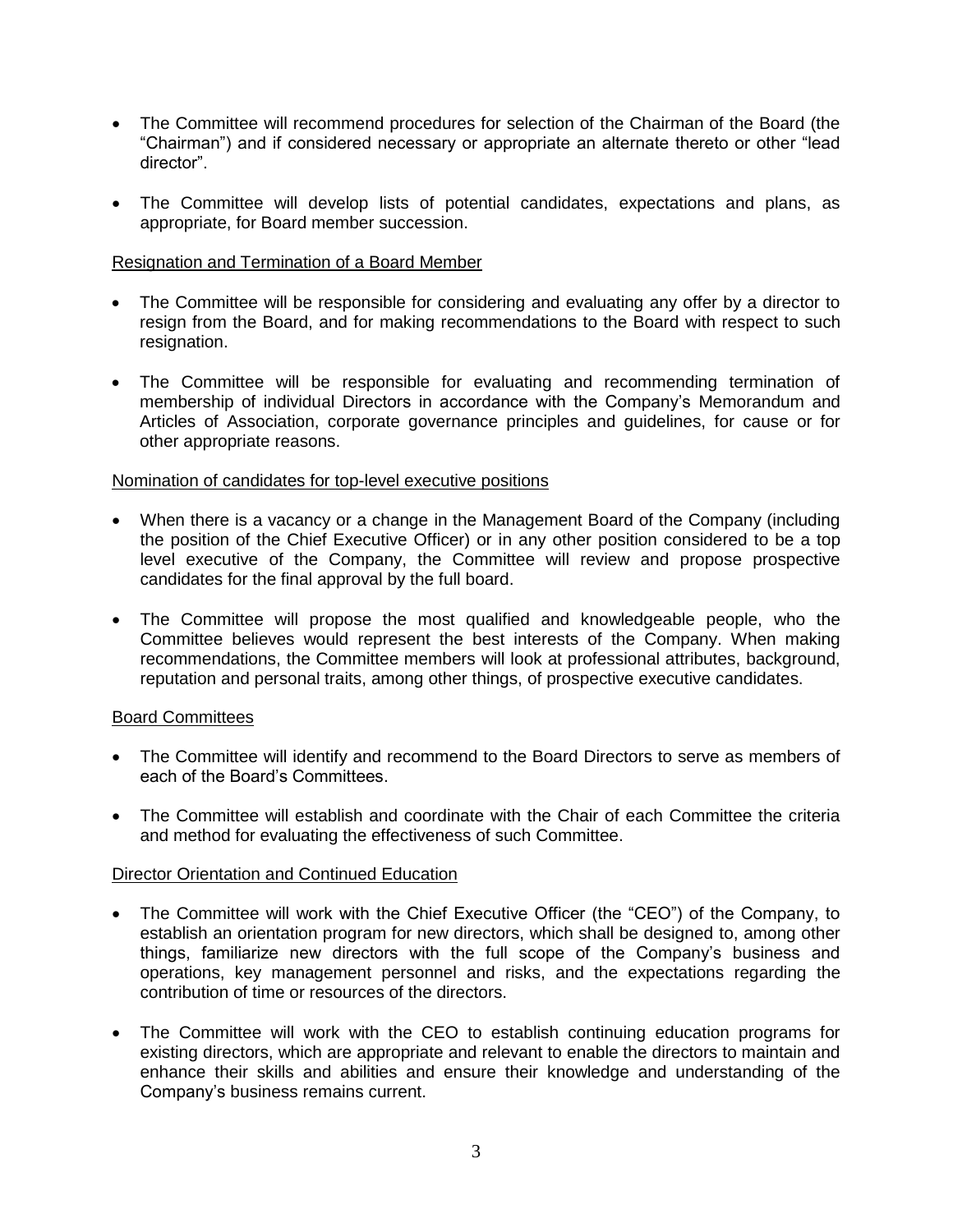# **General**

The Committee will perform such other duties and responsibilities as may be assigned to the Committee by the Board of Directors from time to time or as may be required under applicable law or by any applicable regulatory authority.

# **3. Succession Planning**

- Succession planning will be at the top of the Committee's priorities, in order to try to avoid situations in which a vacancy in a senior or key position is left without the right candidate available to fill it.
- Key positions can be defined as those positions that are crucial for the operations of the Company and, because of skill, seniority and/or experience, will be hard to replace.
- The Committee will monitor and supervise the implementation of the succession plan by the Human Resources division of the Company, in order to achieve the best combination of training and development of existing staff, together with external recruitment.

# **Reporting to the Board**

- The Committee shall report to the Board periodically.
- The Chairman of the Committee will from time to time or upon request by the Board, provide a report on the activities of the Committee. Topics of special interest for the Board of the Company are the management's succession planning and the compensation for both top executives and directors.

# **Meetings, Procedures and Authority**

### **1. Meetings and Procedures**

- The Committee shall meet as often as it considers necessary and, subject to the terms hereof and applicable law, otherwise establish its procedures and govern itself as the members may see fit in order to carry out and fulfill its duties and responsibilities hereunder.
- Meetings of the Committee may be called at the request of a director on the Committee or the CEO to be held at such times and places as the person calling such meeting may determine. Not less than twenty-four (24) hours advance notice of each meeting shall be given orally or in writing personally delivered or by facsimile or electronic mail together with an agenda to each member on the Committee unless all members on the Committee present at that meeting agree to waive notice and any absent members have waived notice or otherwise signify their consent to the holding of such meeting.
- A majority of members on the Committee will constitute a quorum (provided that a quorum shall not be less than two (2) members). Decisions of the Committee will be by an affirmative vote of the majority of those members of the Committee voting at a meeting. In the event of an equality of votes, the Chair will not have a casting or deciding vote. The Committee may also act by resolution in writing signed by all the members of the Committee.